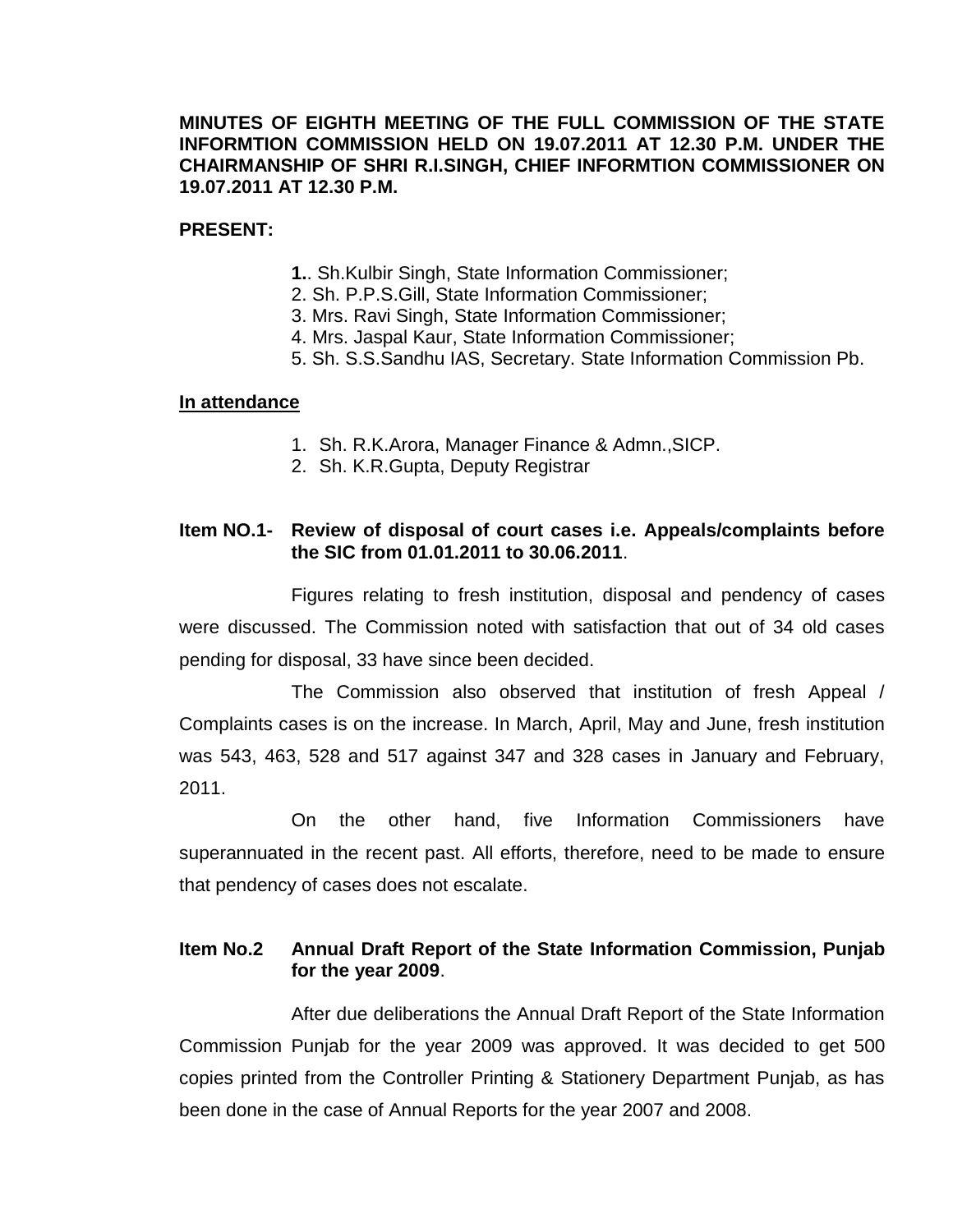The Commission was apprised that the Annual Draft Report of the Commission for the year 2010 was being compiled. Correct information has been received from14 Departments so far. The matter was being vigorously pursued with the remaining Departments of the State Govt. for submission of their respective reports.

### **Item No.3 Regarding 5% increase in the last drawn consolidated contractual salary of the staff of the State Information Commission.**

The staff of the Commission appointed against sanctioned posts in the regular pay scales was being paid 5% increase of emoluments every year, as they have been appointed on fixed salary, rather than in the regular pay scale. Vide reference NO.2/29/2005-4AR/3, dated 03.01.2011, the increase of 5% already given to the contractual staff working against the sanctioned posts in regular scales was regularized with the condition that henceforth such employees shall not get this increase in their emoluments without the prior approval of the Govt. Accordingly, 5% increase being given to this category of staff was stopped with immediate effect.

It was observed by the Commission that this increase has been given to the employees since the start of the Commission in the year 2006. Keeping in view the spiraling prices, the regular Govt. employees were getting increase every year by way of annual increments and DA installments, so that the employees are able to cope up with the corresponding increased financial burden. The employees of the State Information Commission employed on contractual basis against the sanctioned posts in the regular scales but on fixed salary also deserve to be provided annual financial relief. So the matter may be taken up with the State Govt. in the Department of IT and AR for allowing the State Information Commission to continue the payment of 5% of annual increase to this category of employees. The Administrative Department may obtain the approval of the Finance Department, if required.

It was pointed out that sometimes the outsourced staff get their emoluments late. The Chief Information Commissioner directed that all the staff should get their salaries/dues well in time in future.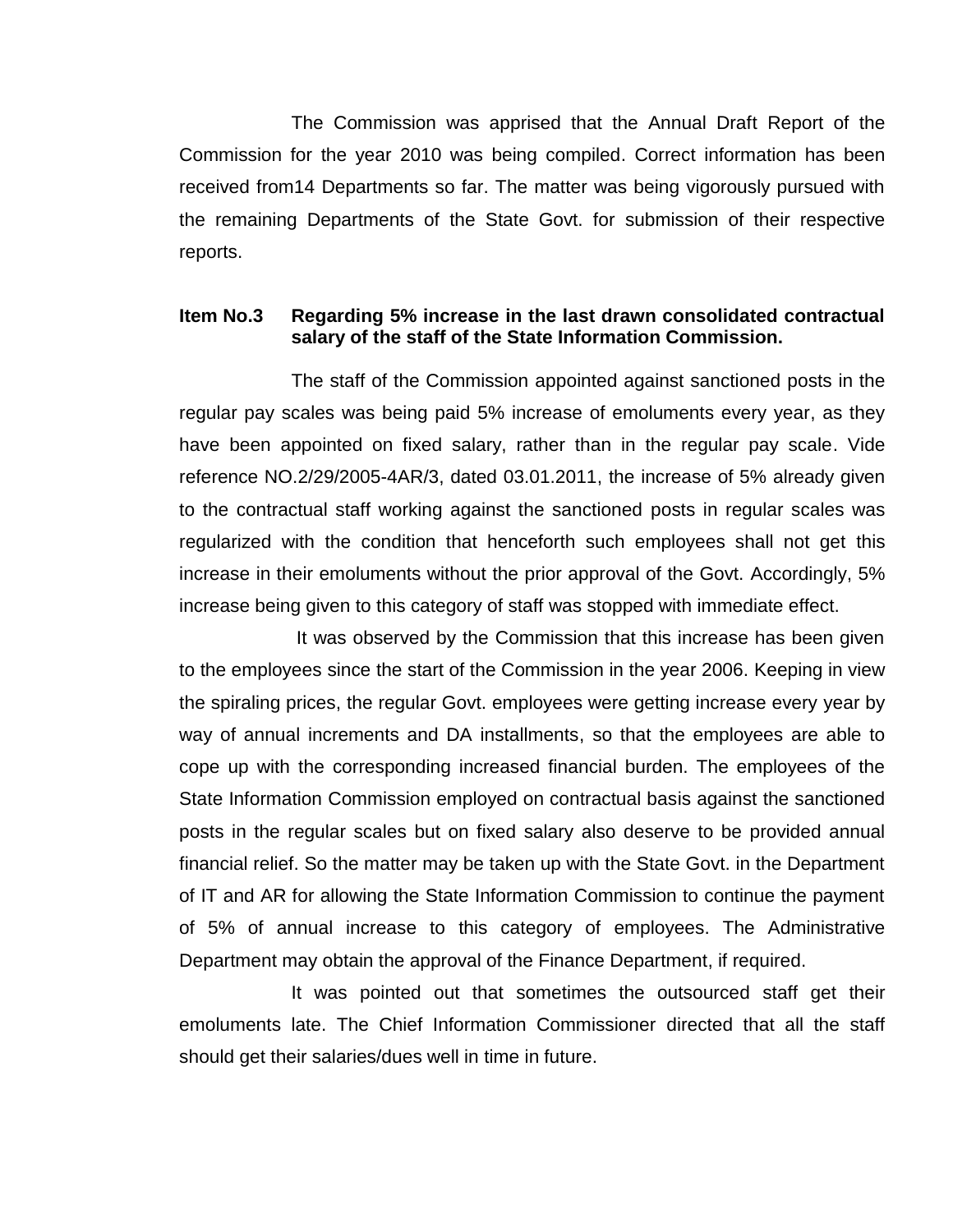### **Item NO.4 Representation dated 22.02.2011 of Sh. P.K.Aditya – consideration of Legal advice of the Legal Advisor of the Punjab State Information Commission.**

The Commission was apprised of the contents of letter dated 22.02.2011 of Sh. P.K.Aditya and the advice tendered by the Legal Adviser of the State Information Commission Punjab on this letter. This letter stipulated that Rule 6 of the Punjab Right to Information Rules 2007 may also be made applicable in the case of first appeals. Rule 6 of the Punjab Right to Information Rules 2007 is applicable to the proceedings before the Commission, which adjudicates the matters in the Second Appeals. This Rule has not been legislated for the First Appellate Authorities. Since this Rule was legislated for the Punjab State Information Commission only, it is legally not possible for the Commission to make it applicable in case of First Appellate Authorities also, while hearing the first appeals.

Deputy Registrar may suitably inform Sh. P.K.Aditya in this regard.

### **Item NO.5- Purchase of on-line judgments Software.**

M/s Manupatra and M/s Thomson Reuters made presentations before the Commission with reference to their soft-ware for accessing on-line judgments. The Commission observed that the software of M/s Manuptra was better suited for the Commission as it had better processes of sifting and accessing the relevant judgments. Both the companies were asked about the price for one and also the price for five connections but the representatives of the companies were diffident in negotiating the price, as they seemed to be not authorized presently for the purpose. They were asked to give their offers in writing with respect to price within one week.

Manager Finance and the System Administrator will analyze the offers and separately submit the matter to the Chief Information Commissioner.

## **Item No.6 Regarding reference received from the RTI Activists Federation, Punjab addressed to the Hon'ble Governor of Punjab-complaints against SICs.**

The contents of letter dated 20.05.2011 of the RTI Activists Federation Punjab addressed to the Hon'ble Governor Punjab on the issue of mechanism for